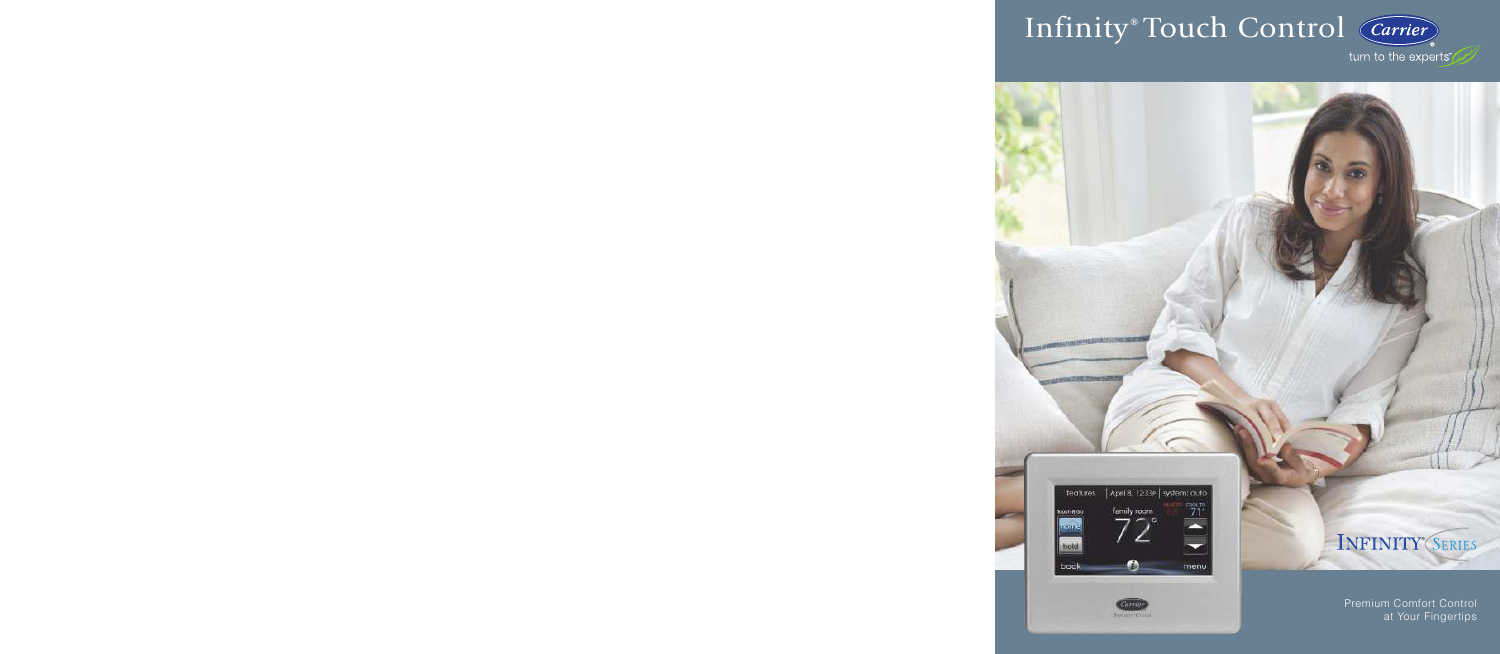## Room-to-Room Control

When you install the Infinity® Touch Control as part of a Carrier® Infinity zoning system, you have one-touch temperature control in up to eight separate rooms or zones within your home.

#### **•** Customized Comfort

Separate control of multiple zones can significantly reduce hot and cold spots for more even, consistent comfort. Enjoy maximum efficiency with comfort precisely where and when you need it so you aren't spending money heating or cooling unused rooms.

#### **•** Customized Zone Names

Creating a customized name for each zone makes it easier to monitor comfort levels or create new settings for the correct areas.

#### **•** Zoned Ventilation Settings

To help optimize airflow, our patented fan control lets you set different fan speeds for your Infinity system at a different time schedule for each zone.

**•** Flexible, Seven-Day Programmability Maximize comfort and energy savings with a different comfort schedule in each zone.

#### **•** Convenience and Control

A smart sensor or remote room sensor in each zone monitors individual zone temperatures and allows you to adjust the temperature setting for that zone.



# Zoned Comfort with the Infinity Touch Control<sup>+</sup>



The baby's room needs to be warm and cozy, the basement needs to be cool and dry, and the kitchen can be adjusted at any time. Zoning keeps the most commonly used areas of a home comfortable by delivering conditioned air where you need it most. Zoning can also offer increased energy saving benefits by delivering comfort to the areas of the home where and when you need it.

+ when installed as part of a Carrier Infinity zoning system.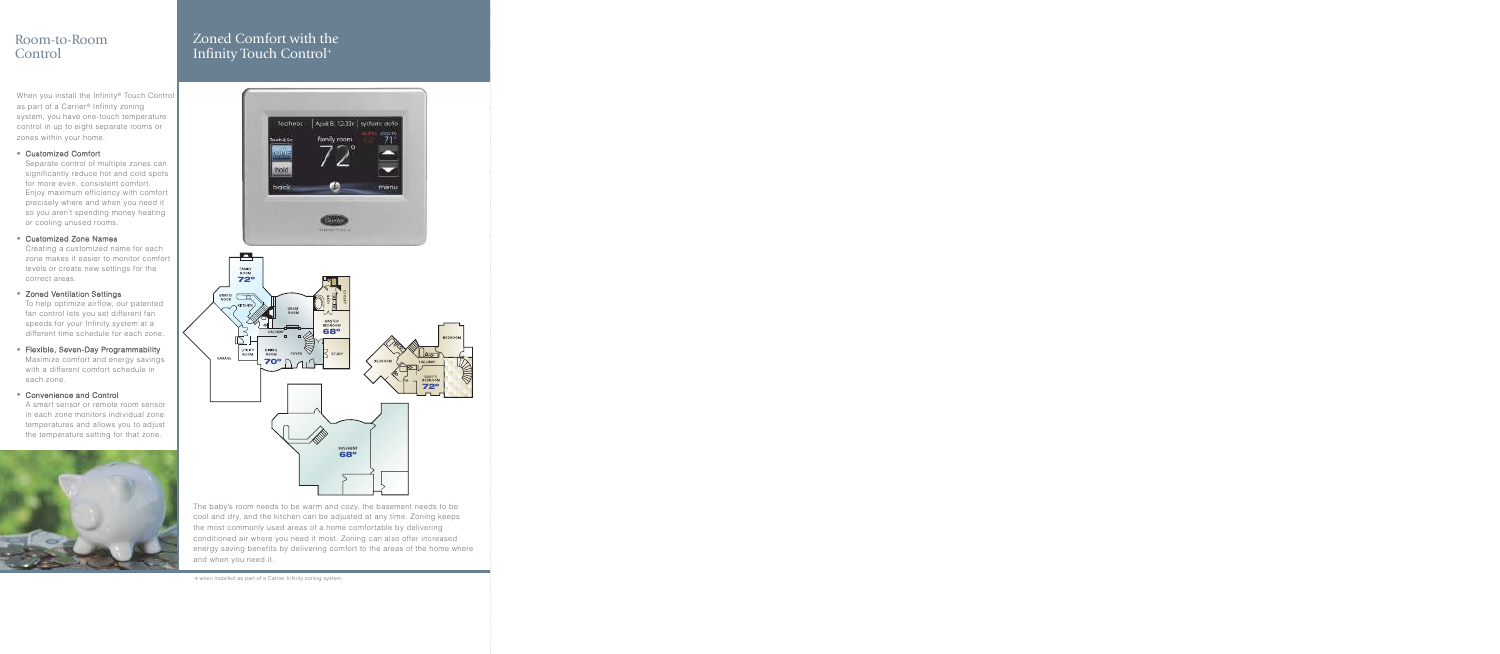# Innovation and the Environment

Over 100 years ago, a humble but determined engineer solved one of mankind's most elusive challenges by controlling the indoor environment. A



leading engineer of his day, Dr. Willis Carrier would file more than 80 patents over the course of his

comfort career. His genius would enable incredible advancements in health care, manufacturing processes, food preservation, art and historical conservation, indoor comfort and much more.

Carrier's foresight changed the world forever and paved the way for over a century of once-impossible innovations. Yet in addition to being an accomplished inventor, he was also an avid outdoorsman. Carrier recognized the power and beauty of the natural environment. This appreciation of our world and its resources continues to guide Carrier Corporation today. We will never rest on our accomplishments, but instead consistently look for ways to improve our products, our environment and our world.

The Infinity® Touch Control puts enhanced comfort and energy savings at your fingertips with intuitive, touchscreen operation and additional features to maximize your indoor comfort experience.



# Leaders in **Technology**



**INFINITY (SYSTEM** 

Carrier gives you ultimate command of comfort, performance and energy savings when you include an Infinity® Touch Control, Infinity furnace or fan coil, Infinity heat pump or air conditioner and Carrier® humidifier to create an Infinity system. A complete Infinity system provides unprecedented control of not only temperature, but also humidity, fan speed, weekly comfort schedules and more. This smart system can even monitor operation and maintenance items and provide service reminders such as when it's time to change the filter.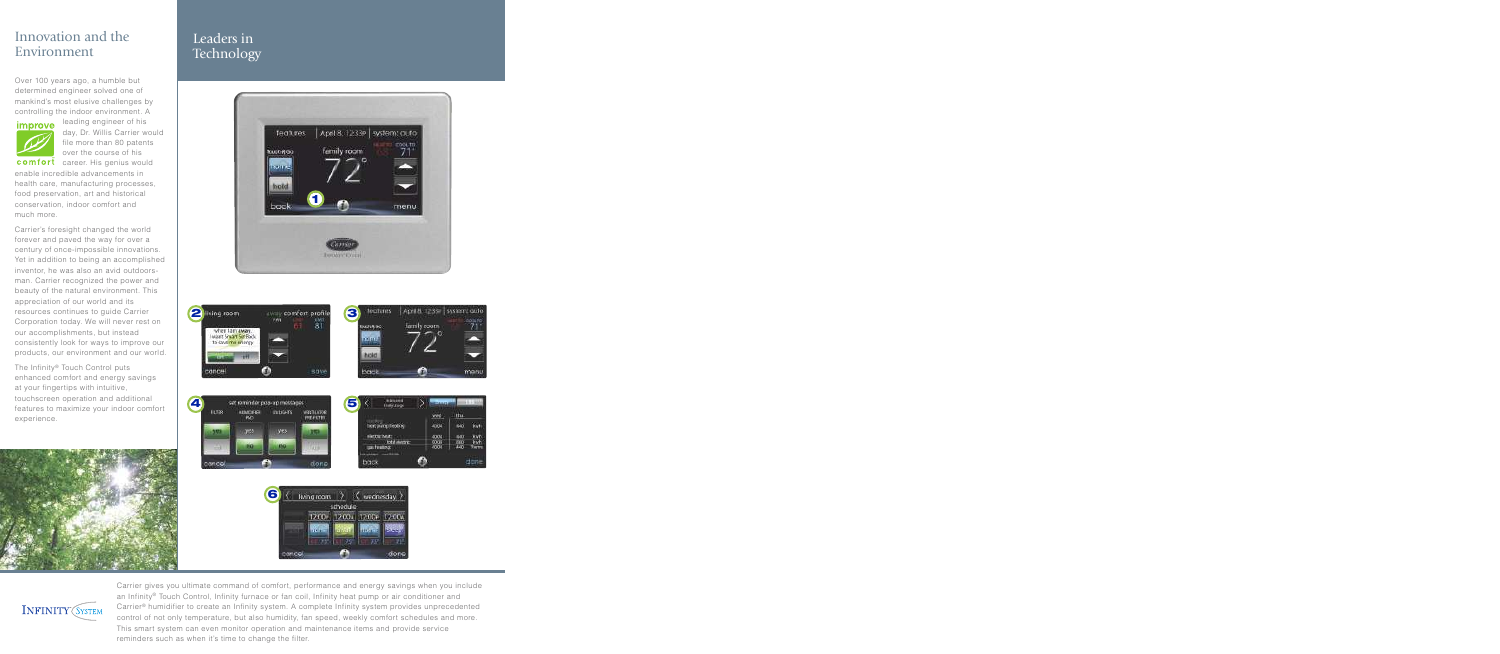

#### Easy-to-Read and Navigate

Our high-resolution color touchscreen with its intuitive prompts is a breeze to operate. Quick-read icons and type put you in control of your immediate comfort needs with just a touch. And, adjustable brightness control provides maximum readability under a variety of lighting conditions.



#### Simple, Customizable Comfort

Coordinate comfort settings in up to eight zones\* with full, seven-day programmability. Simple, on-screen prompts clearly walk you through the process. Comfort programming can improve energy efficiency by delivering comfort when you need it and energy savings when you are away. A separate vacation mode lets you enjoy even more savings when you are out of town without re-programming your comfort settings.

\*when installed as part of a Carrier® Infinity® zoning system



#### One Touch Flexibility

Our Touch-N-Go® feature allows simple, one-touch access to programmed comfort settings so you can quickly and easily make adjustments for greater comfort or energy savings as your needs and schedules change.



## **4** Automatic, On-Screen Reminders

The Infinity Touch Control provides pop-up reminders that can tell you when it's time to change air filters, humidifier pads, UV lights or schedule regular system checkups. TrueSense™ dirty filter detection goes beyond typical reminder functions by actually monitoring airflow resistance to truly know when your filter is ready for a change.

## 5

#### Energy Savings Monitoring and Control

Real-time access to your Infinity system's energy usage provides instant feedback on how your comfort settings affect efficiency. Built-in Smart Setback energy saving feature gradually brings comfort levels back to programmed settings.



#### Take Control from Virtually Anywhere

By connecting the Infinity Touch Control to a Wi-Fi network with the included wireless router, you can enjoy full access to the control directly from your web-enabled mobile, tablet and desktop devices, adjusting system operation from virtually anywhere.





### Limited Warranty

To the original owner, the Carrier® Infinity® Touch Control is covered by a 10-year parts limited warranty upon timely registration. The limited warranty period is five years if not registered within 90 days of installation. Jurisdictions where warranty benefits cannot be conditioned on registration will receive the registered limited warranty period. The wireless router required to connect the control to a Wi-Fi network is covered by a two-year parts limited warranty. See warranty certificate at carrier.com for complete details and restrictions. Be sure to ask your Carrier dealer about optional labor warranties.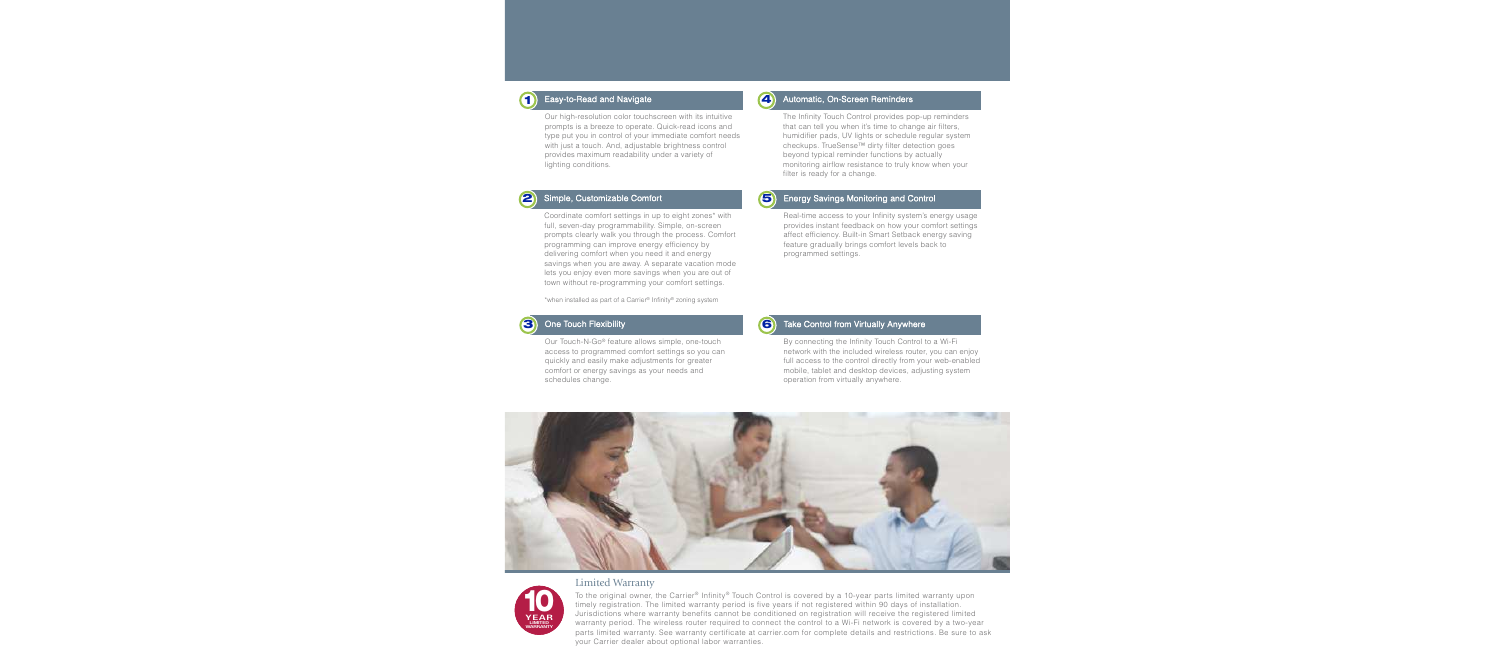## It's About Your Comfort

The Carrier ® Infinity ® Touch Control represents years of design, development and testing with one goal in mind – making you more comfortable. We have taken the lead in creating new technologies that deliver the comfort and efficiency you deserve while staying ahead of industry trends and global initiatives.

The Infinity Touch Control, when combined with a Carrier Infinity furnace or Infinity fan coil and the Infinity heat pump featuring

Greenspeed™ intelligence, gives homeowners high-precision comfort. Greenspeed intelligence constantly matches the heating or

eenspeed<sup>.</sup> INTELLIGENCE

cooling demands of the home. This translates into reduced energy

use and reduced temperature swings throughout the home.

All year long, humidity affects the temperature at which you feel most comfortable. That's why Carrier Ideal Humidity System® technology plays such an important role in your comfort. When you combine the Infinity Touch Control, a Carrier humidifier, Infinity variable-speed furnace or fan coil and an Infinity air

The Carrier HYBRID HEAT ® dual fuel system delivers peace of mind to

homeowners concerned about the unpredictable nature of utility costs. This system pairs a gas furnace with an electric heat pump and compatible control to

provide comfort, economy and

conditioner or heat pump, Ideal Humidity System technology gives you enhanced control over

IdealHumidity

Heats. Cools. Saves. HYBRID**HEAT** 

† Ideal Humidity System technology continually monitors indoor humidity, indoor temperature and outdoor temperature, and has the ability to turn on your comfort system just for dehumidification in the cooling season

humidity levels for greater

comfort even when your system isn't calling for

heating or cooling. † You'll feel cooler at higher temperatures in the summer and warmer at lower temperatures in the winter.

flexibility. Your Carrier HYBRID HEAT dual fuel system will automatically

> switch between electric and gas heating as needed to keep your home comfortable all

winter long while optimizing the efficiencies of

each fuel source.

Added Touches

You don't lead an industry for more than 100 years by accident. Carrier has maintained its position and reputation through diligent, uncompromising attention to detail. The Infinity Touch Control adds flair and functionality beyond touchscreen technology to our most energy-efficient Infinity systems.



You can't control the weather outside, but you can access the latest, fiveday weather forecast for your area. Weather information is targeted according to zip code.\*



Transform your Infinity Touch Control into a photo frame by uploading a photo, then surround it with other photo frames to let it blend in seamlessly into your living space. Awaken the control with just a touch to reveal the control pad.

\*When connected to a Wi-Fi network





or humidification in the heating season.

Three included faceplates – silver, black and white – allow you to change the color of the Infinity Touch Control to best match your home interior and your personal preference.